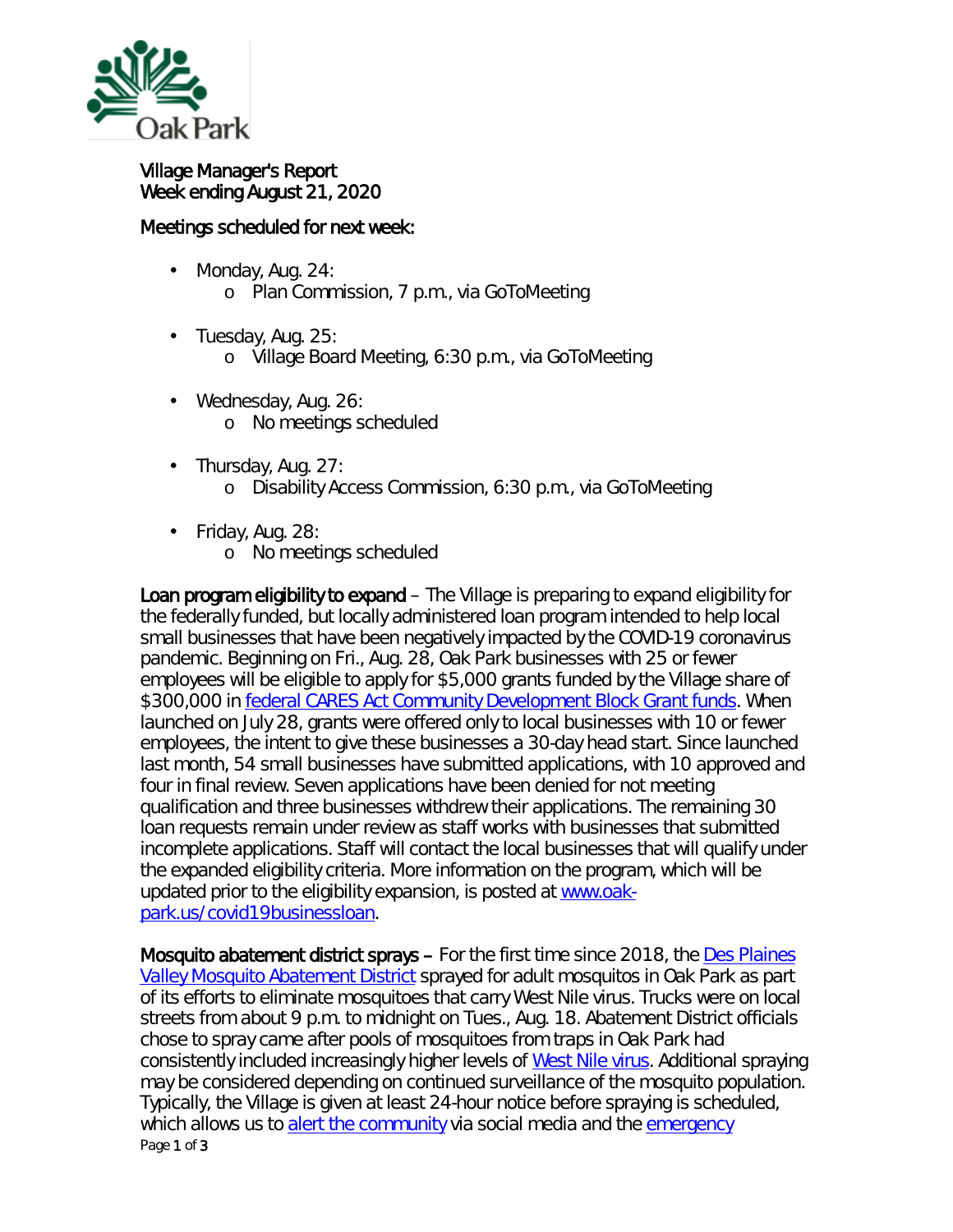[notification](https://www.oak-park.us/online-services/community-notification-system) system. Questions regarding spraying, including options for those medically sensitive to the insecticide, should be directed to the Abatement District at 708.447.1765, which determines when spraying will occur across the 77-squaremile area the authority manages.

Lake Street progressing – The surface was milled and the asphalt binder course applied this week on Lake Street between Harlem and Forest avenues. The final pavement surface is scheduled to be installed next week, with markings to follow. Crews also have worked diligently to install new brick in the intersection of Forest and Lake in hopes of opening it to north-south traffic by this weekend or early next week. The final pavement markings were scheduled to be completed this week from Euclid Avenue to Austin Boulevard, with landscaping the only task remaining. Since the construction office remains closed due to the pandemic, anyone with questions about any aspects of the Lake Street improvement project is asked to send them via email to [info@betterlakestreet.com,](mailto:info@betterlakestreet.com) Detailed information also is updated regularly at [www.betterlakestreet.com.](http://www.betterlakestreet.com./)

**Farmers' Market update –** Sat., Aug. 15 marked the halfway point in the  $45<sup>th</sup>$  season of the Oak Park Farmers' Market. This was the 12th of 23 markets planned through October of this year. Attendance was the second largest of the season, nearing 3,000 patrons, which is only about 200 shy of the June 27 record. The pre-order option continues to be popular, but three of the available 120 slots were not filled this past weekend. Staff had been gradually increasing capacity since the option launched with 60 spots. The upcoming market may be an indicator that pre-order capacity has sufficiently met the demand, since slots typically fill up days before the market. The logistics of organizing and distributing the pre-orders has been challenging, but seems to have been a real value-added component of the market that could remain popular in future years regardless of factors such as those that led to its adoption this season.

Storm cleanup continues – Village Forestry Division staff and private contractors remained on the streets all week picking up debris from the fierce storm that swept through the Village on Mon., Aug. 10. With the initial sweeps and clean-up of the Village expected to be completed by the end of this week, work will transition to removing trees damaged beyond saving and repairing the canopies of those that can be saved with pruning The work is expected to continue for at least the next few weeks.

Madison/Euclid pre-development construction – Preparation activities resumed this week to relocate the water and sewer lines to allow the 711 Madison Senior Living LLC project to begin. Water and sewer connections on Madison Street were expected to wrap up this week, ending the need for temporary shifts in traffic patterns. The project involves relocating water and sewer mains onto the 725 Madison St. site where the building was recently demolished. The Village retains an access easement for future maintenance and repairs.

Page 2 of 3 Miscellaneous construction updates – Installation of conduit for the Village's new fiber optic ring has now progressed to between Irving and Lincoln schools. A protective coating was applied to the new concrete as repairs to the East Avenue bridge are wrapping up. The westbound lane of Chicago Avenue is expected to remain closed into next week at Austin Boulevard for the Village water main